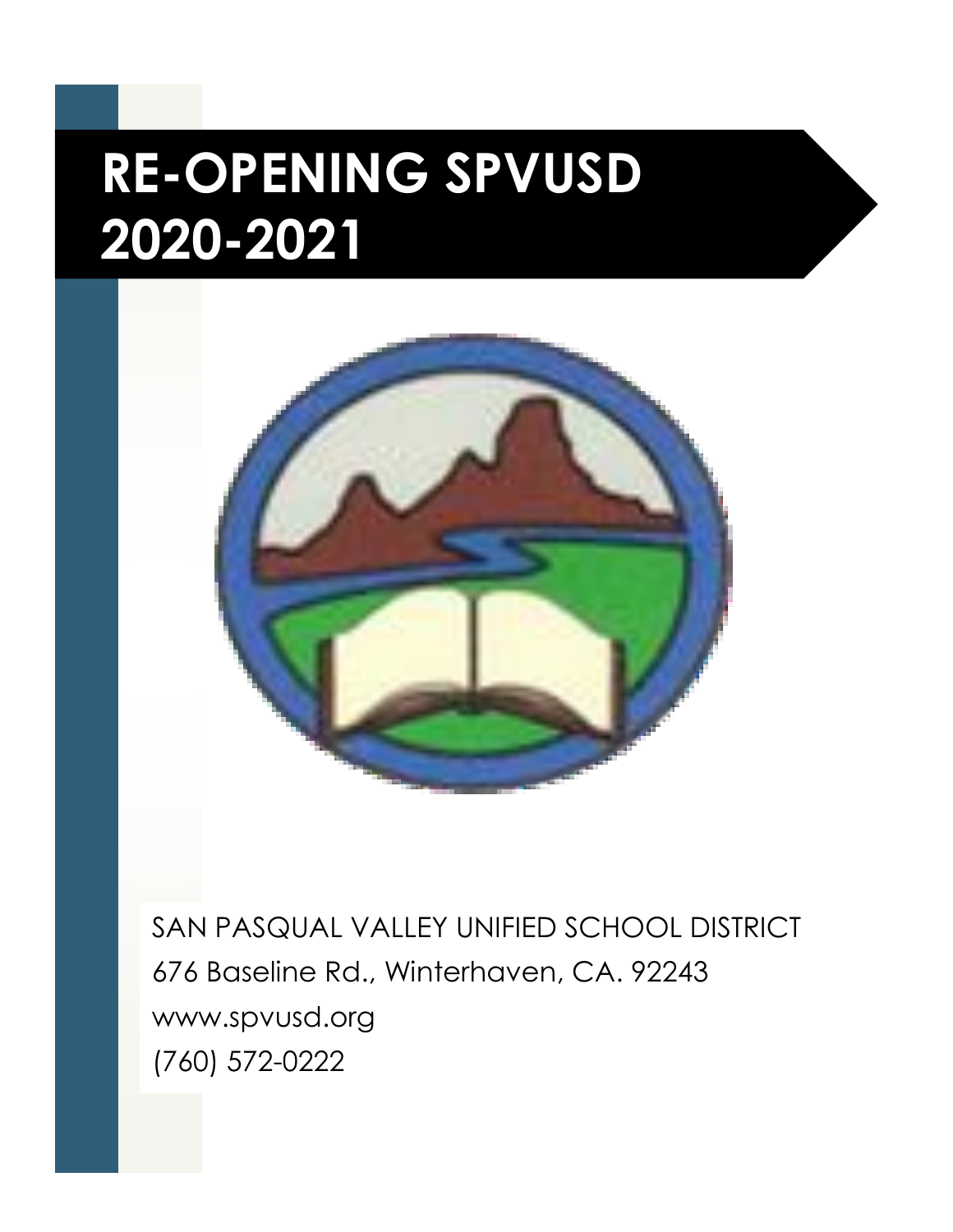#### **Written by: INTRUCTIONAL MODEL TEAM**

Amezquita, Julie Gill, Joslyn Gonzalez, Ruben Grande, Erin Mattson, Robert Meraz, Rosa Moe, Jesse Monson, Mary Kay Morales, Juan Pliego, Shannon Rodriguez-Lopez, Jaquelin Turner, Shelly Wallace, Jennifer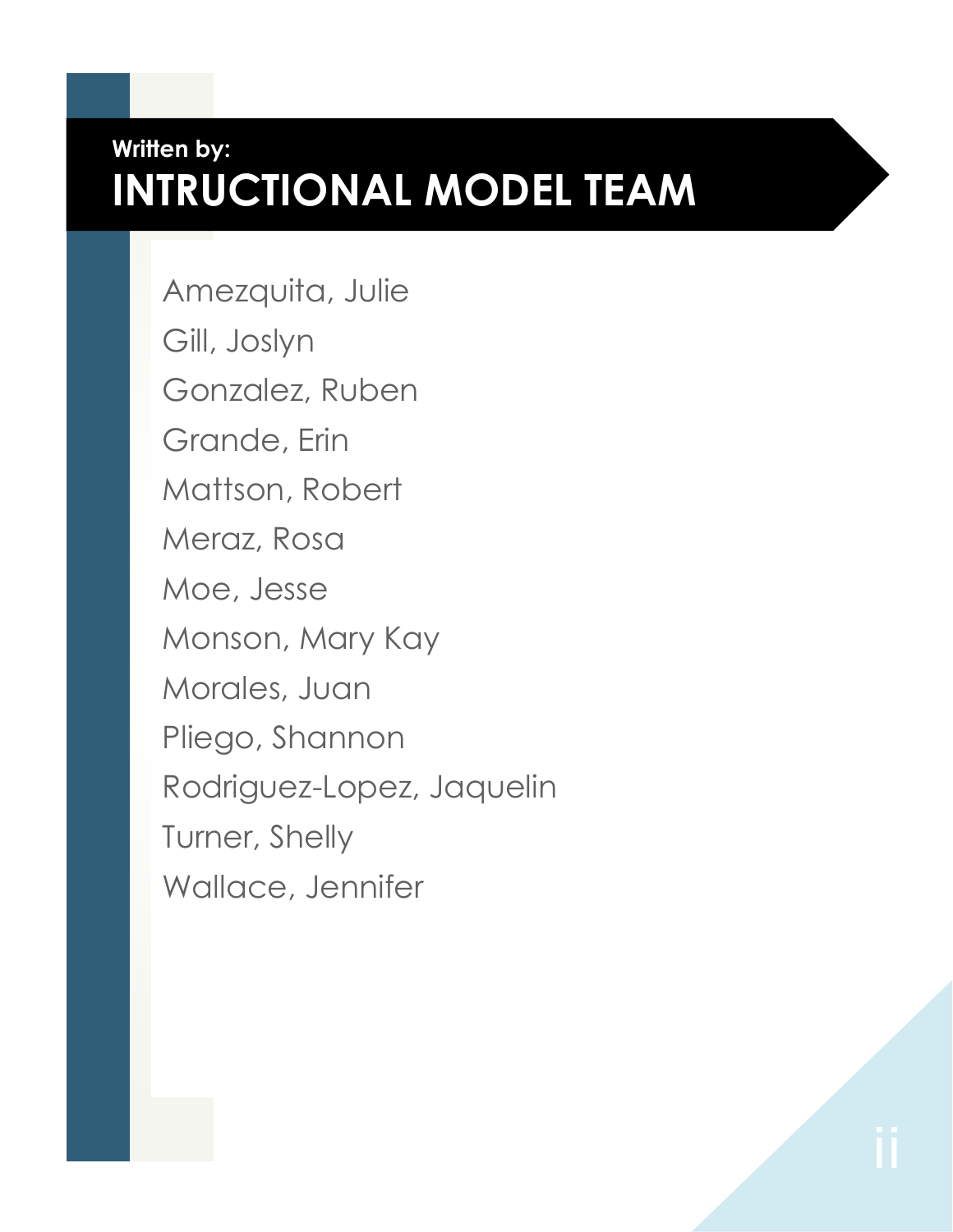# **TABLE OF CONTENTS**

| <b>OVERARCHING ASSUMPTIONS 5</b>                                  |                |
|-------------------------------------------------------------------|----------------|
| <b>INSTRUCTIONAL OPTION 1 6-9</b>                                 |                |
| Balanced Approach to Teaching,<br>Support and Accommodations  8-9 |                |
| <b>INSTRUCTIONAL OPTION 2 10-15</b>                               |                |
| Balanced Approach to Teaching,<br>Lograpia & Accordina            | $1()$ $-1$ $+$ |

| Learning, & Assessing  10-11                                              |  |
|---------------------------------------------------------------------------|--|
| Social-Emotional Learning  12                                             |  |
| Support and Accommodations $\ldots \ldots \ldots \ldots \ldots \ldots$ 13 |  |
| Parent/Guardian Involvement  14-15                                        |  |
|                                                                           |  |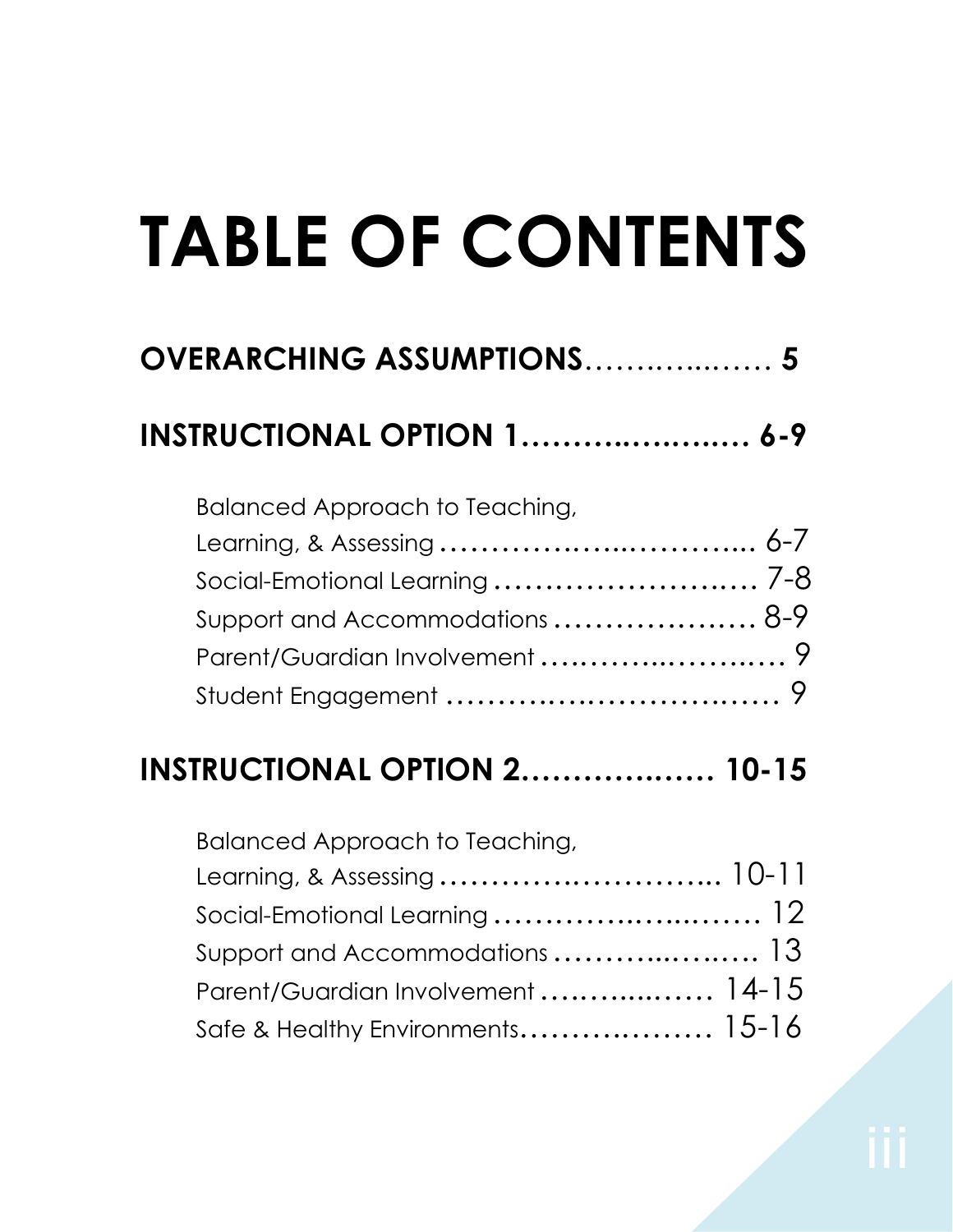#### **INSTRUCTIONAL OPTION 3………...…… 17-24**

| Balanced Approach to Teaching,    |  |
|-----------------------------------|--|
| Learning, & Assessing  17-19      |  |
| Social-Emotional Learning  20-21  |  |
| Support and Accommodations  21-22 |  |
| Parent/Guardian Involvement  22   |  |
| Safe & Healthy Environments 23-24 |  |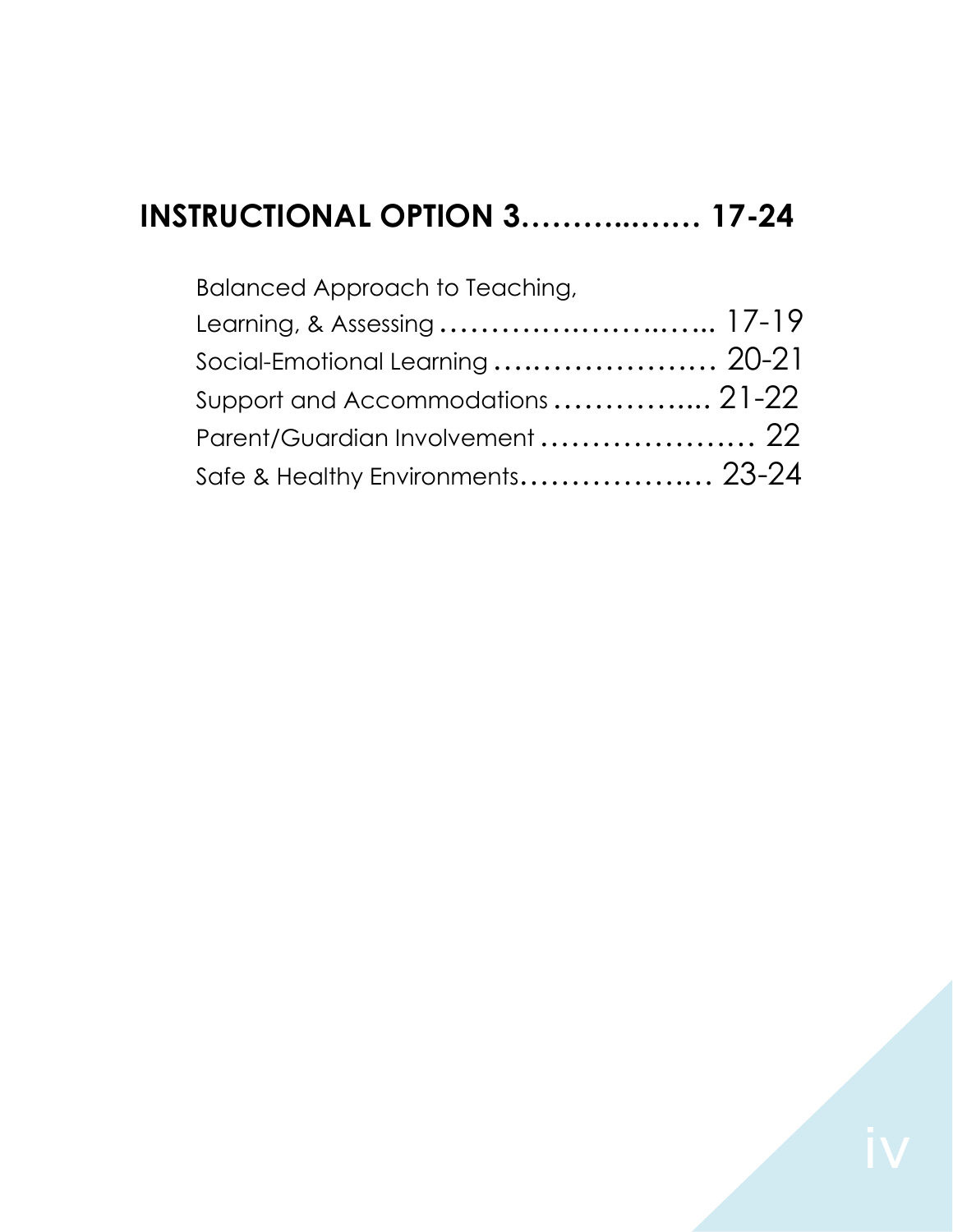## **OVERARCHING ASSUMPTIONS**

- $\triangleright$  The District will adhere to the most current guidance from the Imperial County Health Department and California Public Health Department
- > Diagnostic Assessments will be administered to gauge learning loss
- $\triangleright$  A uniform learning management system will be implemented district wide:
	- Google for Education which includes Google Classroom, Google Meets and other online programs
- $\triangleright$  Students and parents/guardians will be provided options for instructional models (subject to District resources and health department guidelines).
- $\triangleright$  No more than 50% of enrolled students will be on campus during the implementation of the Blended Learning/Hybrid model
- $\triangleright$  Addressing the Digital Divide and supporting technology integration
	- All students will receive a device as needed
	- Ensure all students are proficient with all required online platforms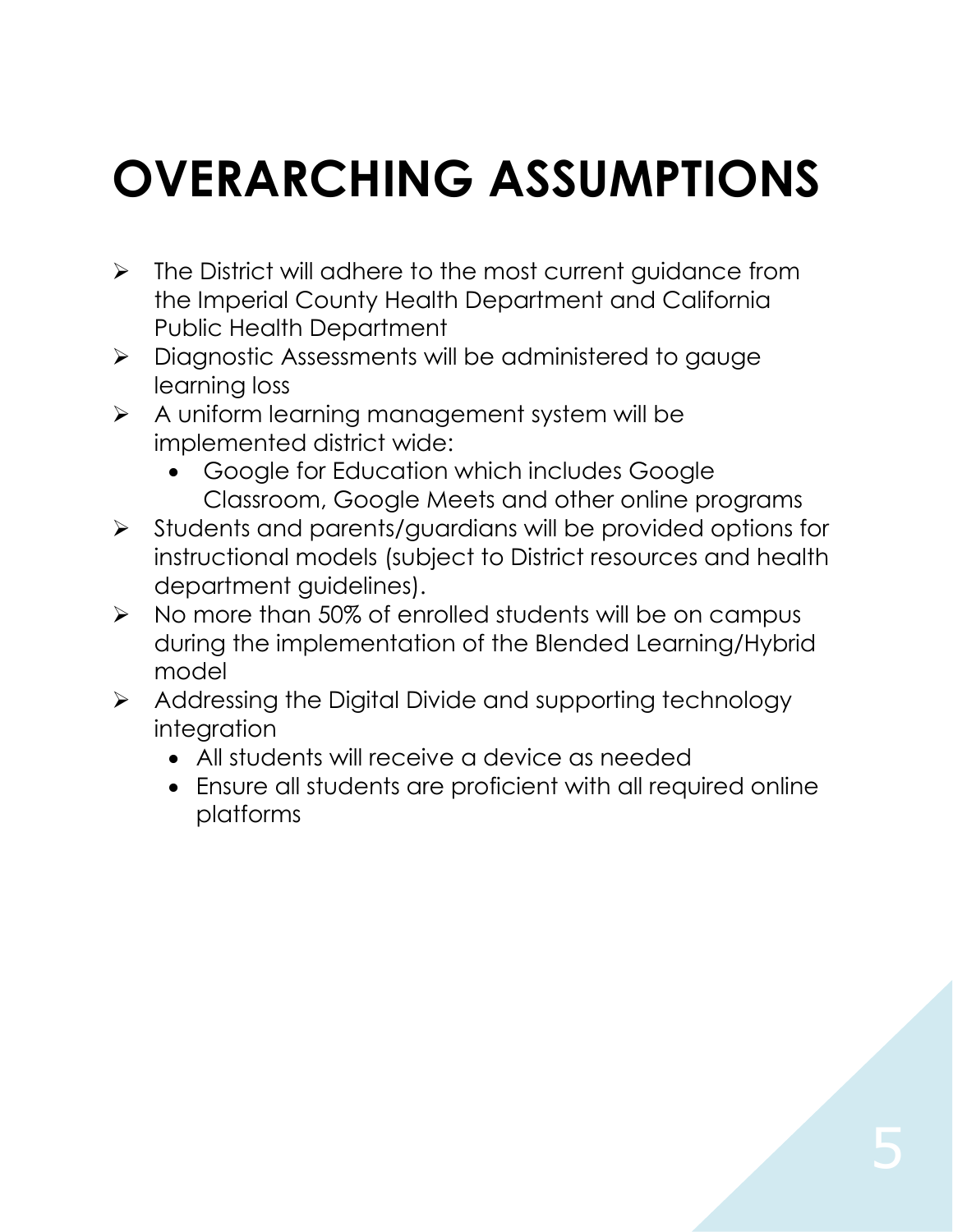# **INSTRUCTIONAL OPTION 1:**

## *SCHOOLS REOPEN IN FULL DISTANCE LEARNING MODE*

- *100% online learning 5 days a week, Monday-Friday with a daily learning schedule determined by school site/grade level*
- *Minimum 4 hours daily combined online instruction and independent learning*
- *Learn from home or anywhere*
- *Daily instruction and student supported learning*

## *BALANCED APPROACH TO TEACHING, LEARNING, & ASSESSING*

- **EX Common Core Based Curriculum**
- **> Google Classroom and Google Meets**
- Covid-19 Prevention
- > Zoom Meetings
- $>$  Interim Assessment Blocks(IAB)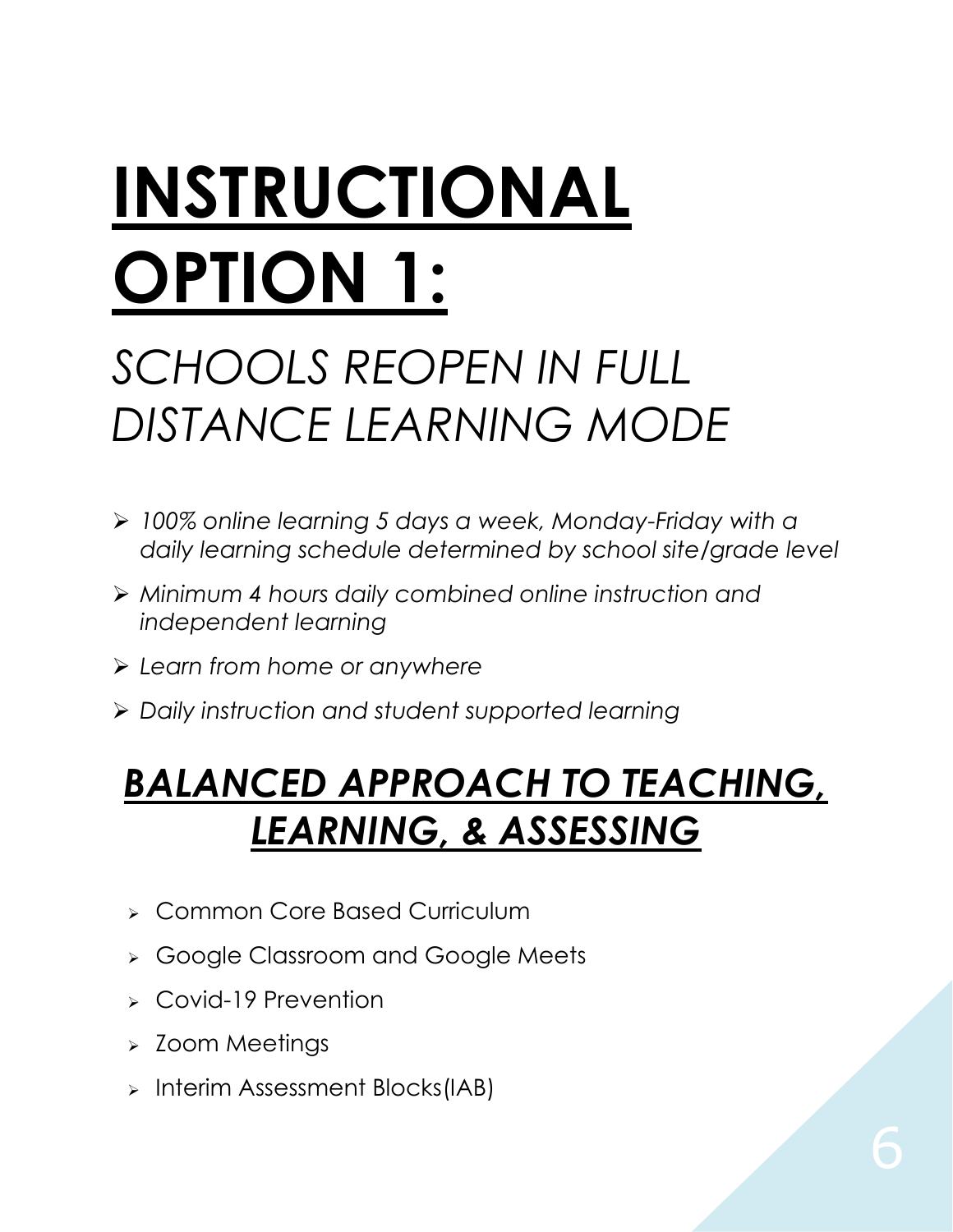- Accelerated Reader (AR)
- **>** Printed materials available
- $\triangleright$  Summative Assessments
- **EX Curriculum based quizzes and tests**
- $>$  IXL
- $\geq$  Attendance taken through Synergy for grades 6-12
- Online Safety Classes
- $\triangleright$  PD to support the needs of all students and staff

## *SOCIAL EMOTIONAL LEARNING (SEL)*

- Check-Ins with Student Behavior Alternative Discipline Specialist and Outreach Consultant(virtual/ phone calls)
- Counseling lessons/presentations/activities
- $\triangleright$  Resources for students and families
- $\triangleright$  Individual counseling sessions based on referral and request
- Referrals to outside agencies as needed (IHS, ICBHS, CHAT)
- $\triangleright$  Support from counseling department and CHAT therapist
- $\triangleright$  Needs assessments- short online surveys to assess the new needs of students
- Peacebuilder lessons and safe school ambassador activities
- $\triangleright$  Suite 360-with Student Behavior Alternative Discipline Specialist and paraprofessionals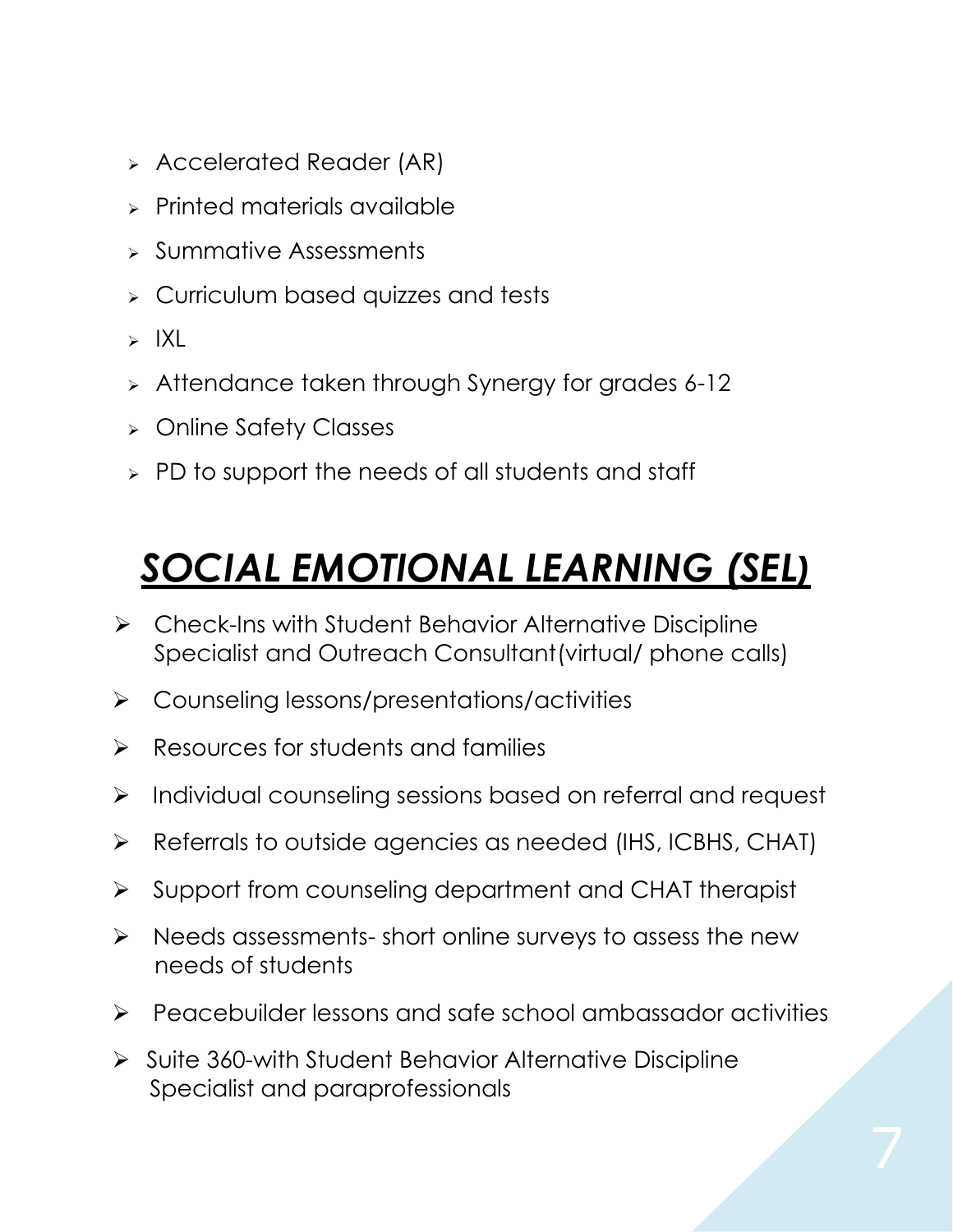$\triangleright$  PD to support the needs of all students

## *SUPPORT AND ACCOMODATIONS*

- $\triangleright$  For students who have difficulty learning online, prepare alternative methods of learning
	- printed packets
	- online tutoring
	- virtual study groups
- $\triangleright$  Addressing the Digital Divide and supporting technology integration
	- All students will receive a device as needed
	- Ensure all students are proficient with all required online platforms
- Support for students with limited or no internet access will be provided
- Continue to provide accommodation services per IEP's and 504 plans
- $\triangleright$  Provide necessary support for the following student groups:
	- Low Income
	- Special Education/504 plans
	- English Learners
	- Foster Youth/ Homeless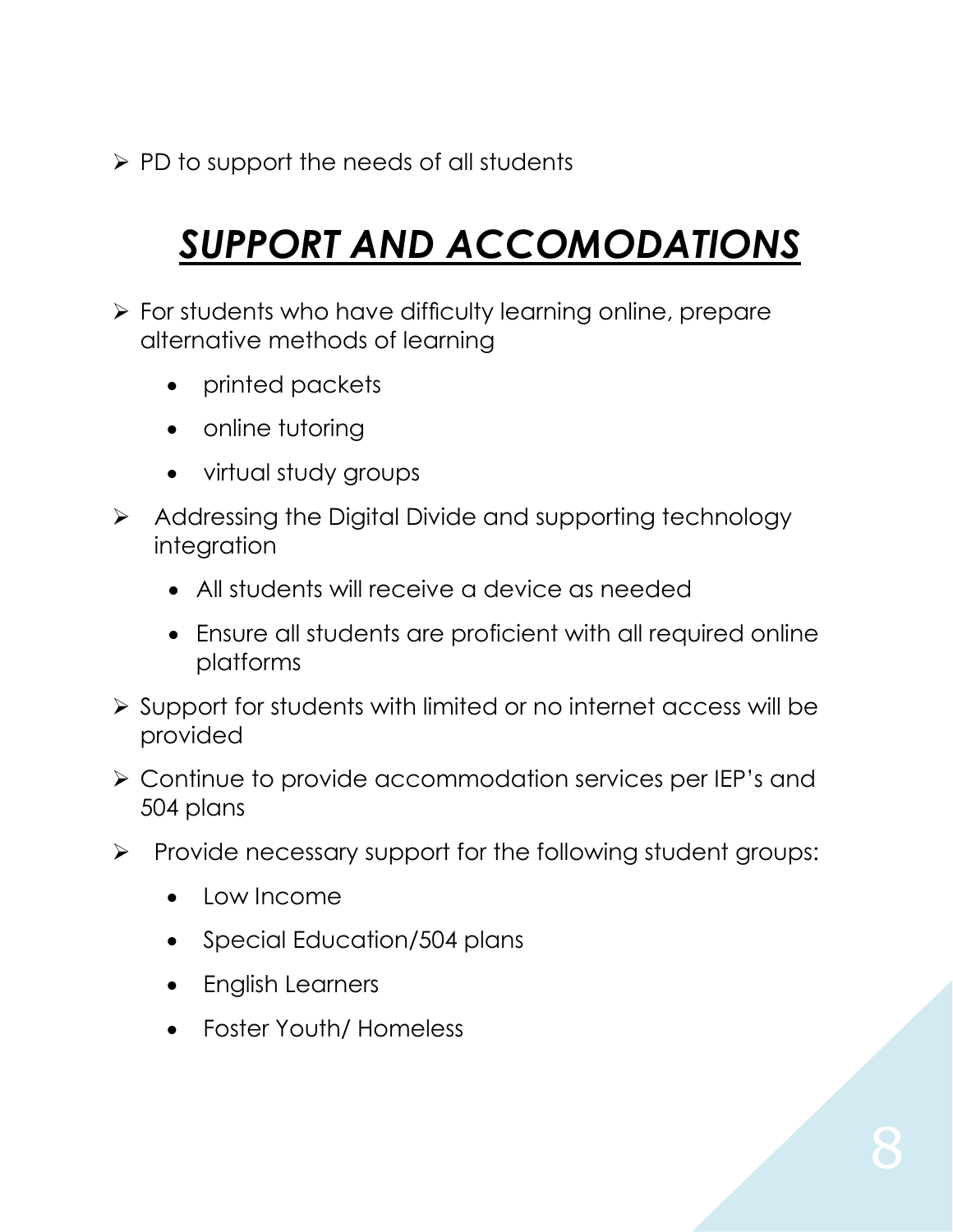## *PARENTAL/GUARDIAN INVOLVEMENT*

- $\triangleright$  Remind App, Class Dojo, Seesaw
- > District Website
- Synergy ParentVue for grades 6-12
- $\triangleright$  Trainings offered for online platforms
- $\triangleright$  Phone Calls
- $\triangleright$  Email
- ▶ Social-media (Facebook)
- $\triangleright$  Office hours offered through Zoom
- $\triangleright$  Parent/guardian virtual events
- $\triangleright$  Parent surveys
- Utilize Outreach Consultant and Community Liaison to assist with parent communication
- $\triangleright$  Parent-link messages

### *STUDENT ENGAGEMENT*

- Use virtual breakout rooms to enhance student collaboration
- $\triangleright$  Mandatory student participation in online sessions
- $\triangleright$  Provide timely and effective feedback
- $\triangleright$  Prepare students for the online learning experience
- Attendance and work completion will be monitored
- $\triangleright$  Student virtual events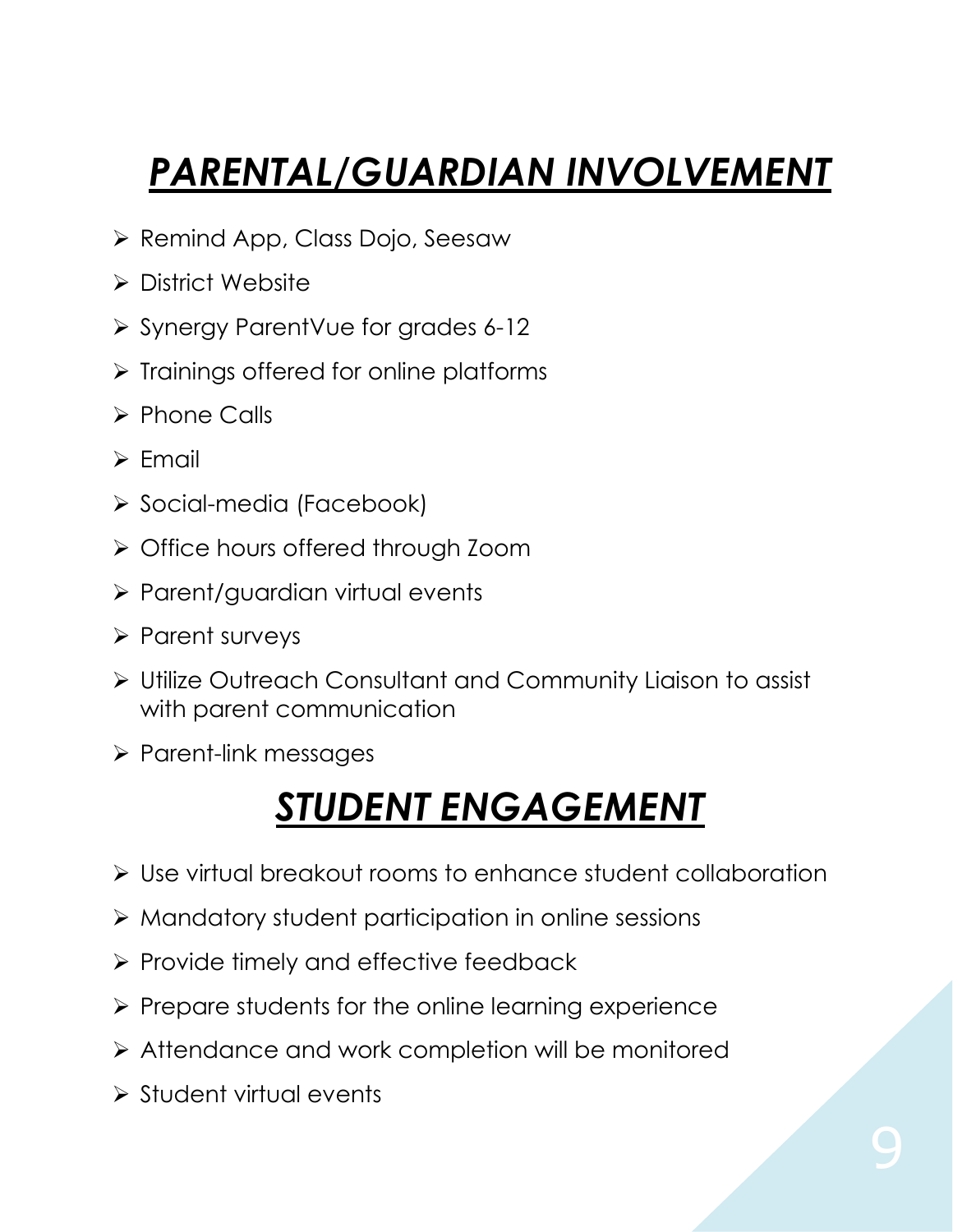# **INSTRUCTIONAL OPTION 2:**

## *SCHOOLS REOPEN IN A HYBRID FORMAT*

- *Classroom instruction combined with independent learning at home.*
- *Students divided into groups*
- *2 days a week of classroom instruction*
- *3 days a week of supported independent learning at home.*
- *Flexible learning schedule*
- *3-in-1 model for high school students*
- *Parent/community activities may be virtual*

#### *BALANCED APPROACH TO TEACHING, LEARNING, & ASSESSING*

#### **Ensure High Quality Teaching**

- ▶ Two Days a week direct instruction with CC curriculum
- > Distance learning with CC curriculum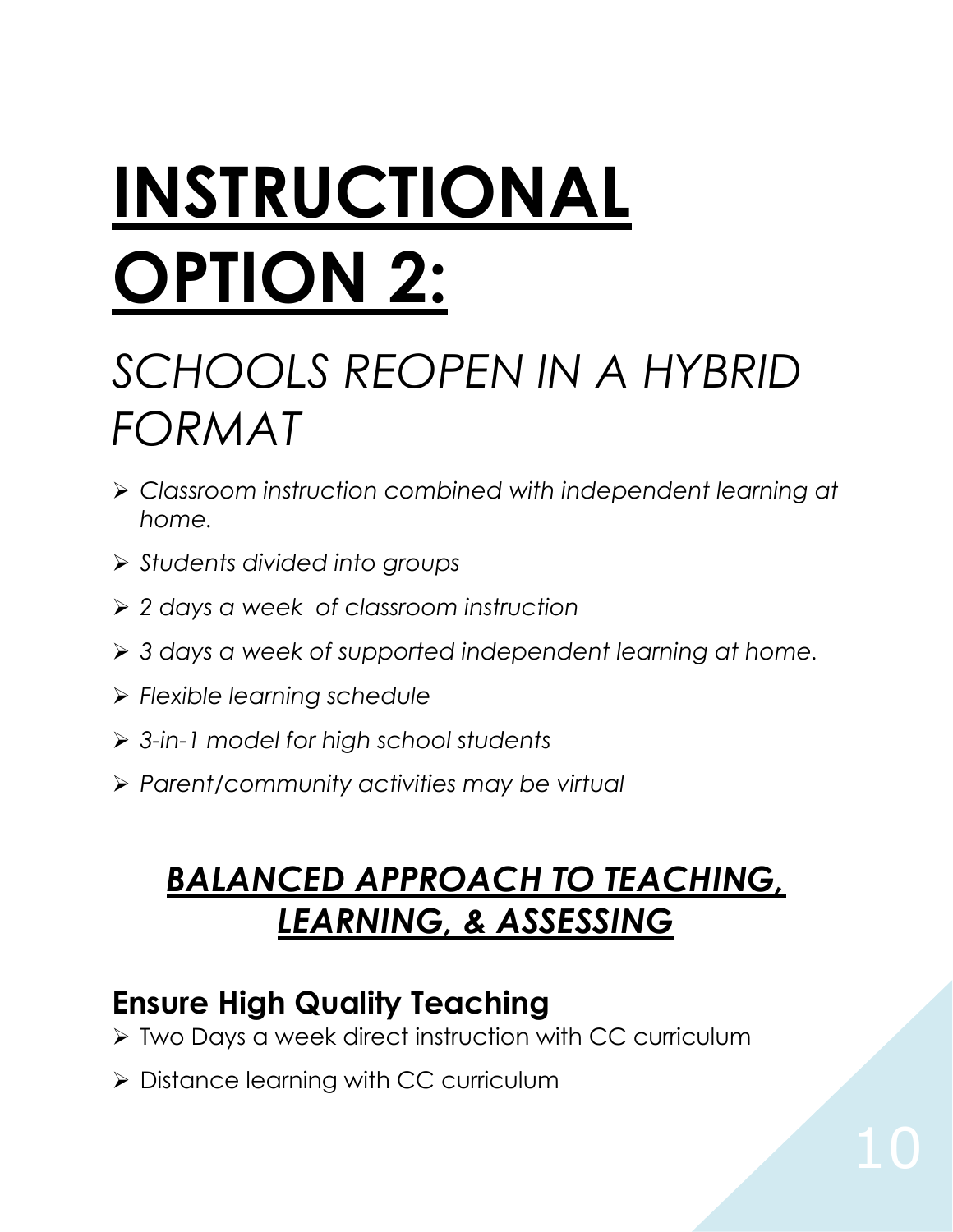- Google for education which includes Google Classroom, Google Meets, and other online programs
- $\triangleright$  Seesaw
- **≻ Zoom Meetings**
- Professional Development provided to all staff regarding a variety of topics: curriculum, technology, SEL strategies, modifications and accommodations

#### **Provide and use Assessments for progress monitoring and to guide instruction**

 $\triangleright$  IXI

- $\triangleright$  IAB's
- $\triangleright$  Summative assessments
- $\triangleright$  STAR testing
- $\triangleright$  News ELA
- Formative assessments
- CAASPP practice tests
- Accelerated Reader (AR)
- **▶ Curriculum based tests and quizzes**

#### **Ensure Student Engagement**

- $\triangleright$  In-class hands-on activities
- Give students ample choices to help ensure and support student voice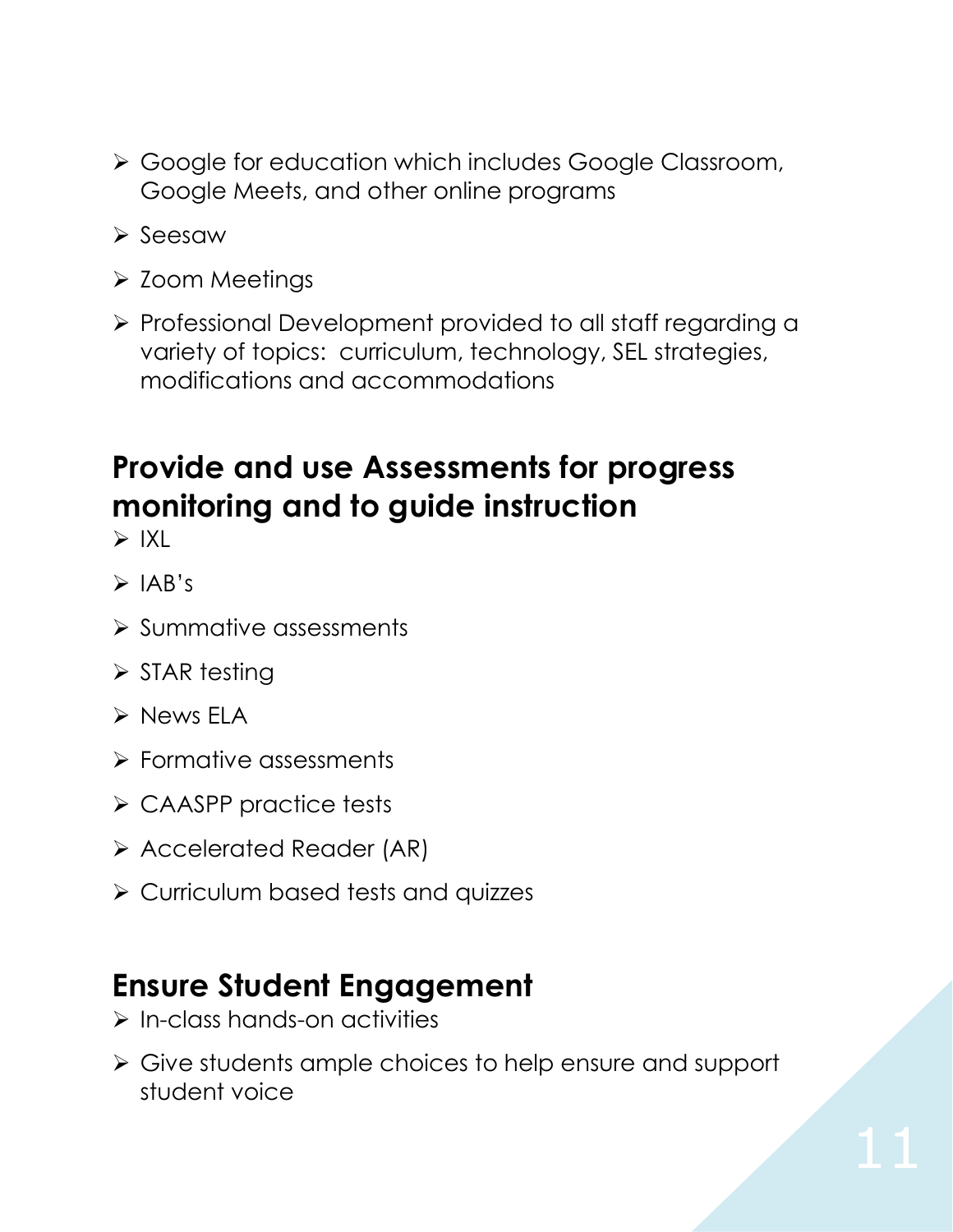- Project based learning
- Breakout rooms/sessions
- $\triangleright$  Teach students and parents how to use the chosen platforms

## *SOCIAL EMOTIONAL LEARNING (SEL)*

#### **Social Emotional Learning**

- ▶ Provide SEL and mental health supports and resources
- Needs assessments- short in-class surveys and or interviews with counselors
- $\triangleright$  Training for staff in recognizing trauma
- Circle Talks
- Check-Ins with Student Behavior Alternative Discipline Specialist and Outreach Consultant
- **≻** Counseling lessons/presentations
- Peacebuilder lessons
- $\triangleright$  Safe school ambassadors lessons
- **≻ Counseling**
- $\triangleright$  Resources for students and families
- $\triangleright$  Add SEL books to classroom libraries
- $\triangleright$  Provide list of SEL websites for parents and students who are distance learning
- $\triangleright$  Individual counseling sessions in-person, zoom, phone calls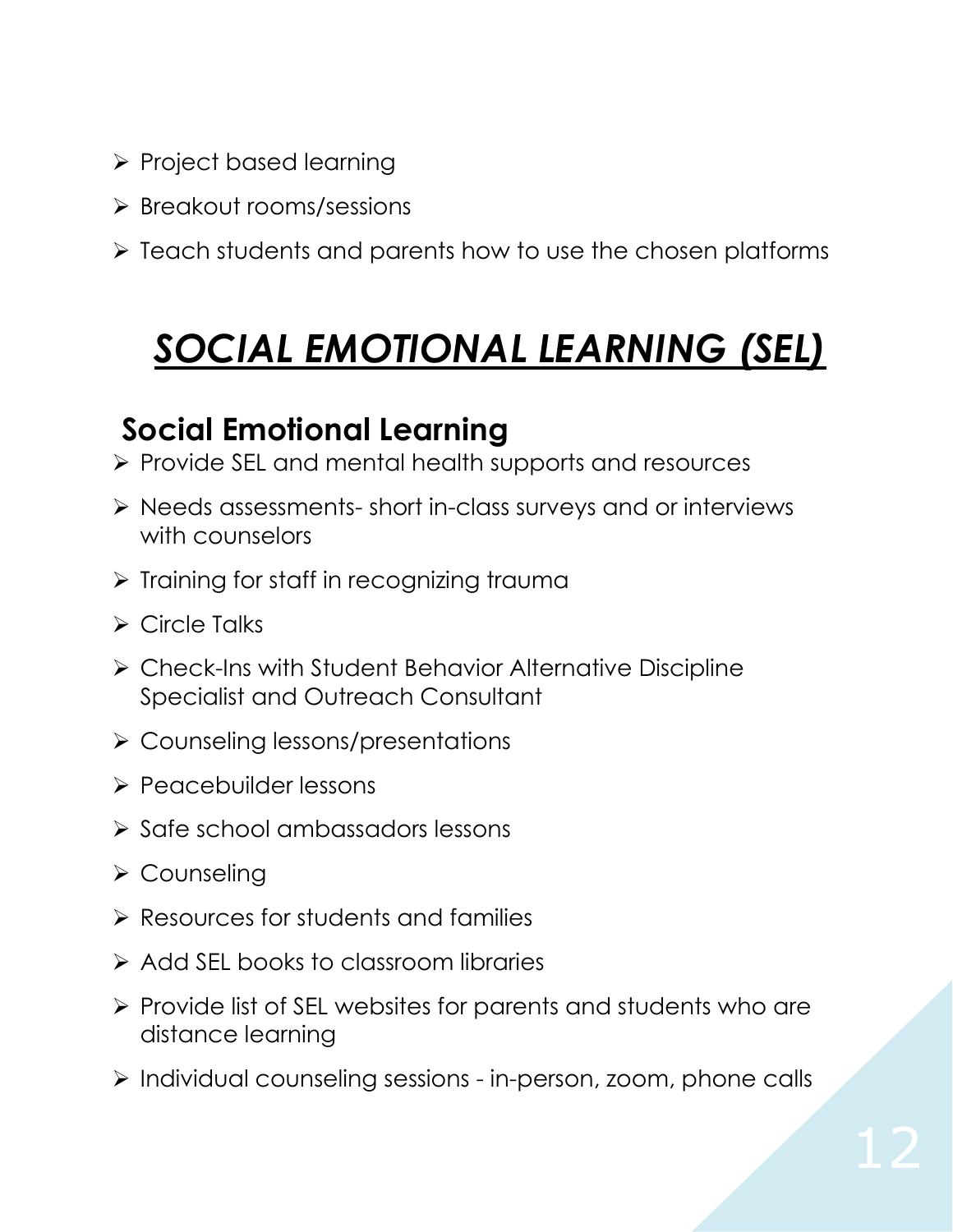## *SUPPORTS & ACCOMMODATIONS*

#### **Accommodate the needs of all student learners**

 $\triangleright$  Addressing the Digital Divide and supporting technology integration

- All students will receive a device as needed
- Ensure all students are proficient with all required online platforms
- $\triangleright$  Meet the needs to reach all learners
	- Provide hands-on activities
	- Deliver materials to distance learners as needed
	- Options for all to receive learning: online, in class, both
	- Provide devices not shared
- $\triangleright$  Provide necessary support for the following student groups:
	- Low Income
	- Special Education/504 Plans
	- English Learners
	- Foster Youth/Homeless
		- *Modified/Specialized work*
- $\triangleright$  For students who have difficulty learning online
	- Paper packets
	- Online tutoring
	- By appointment, in-person, tutoring sessions, office hours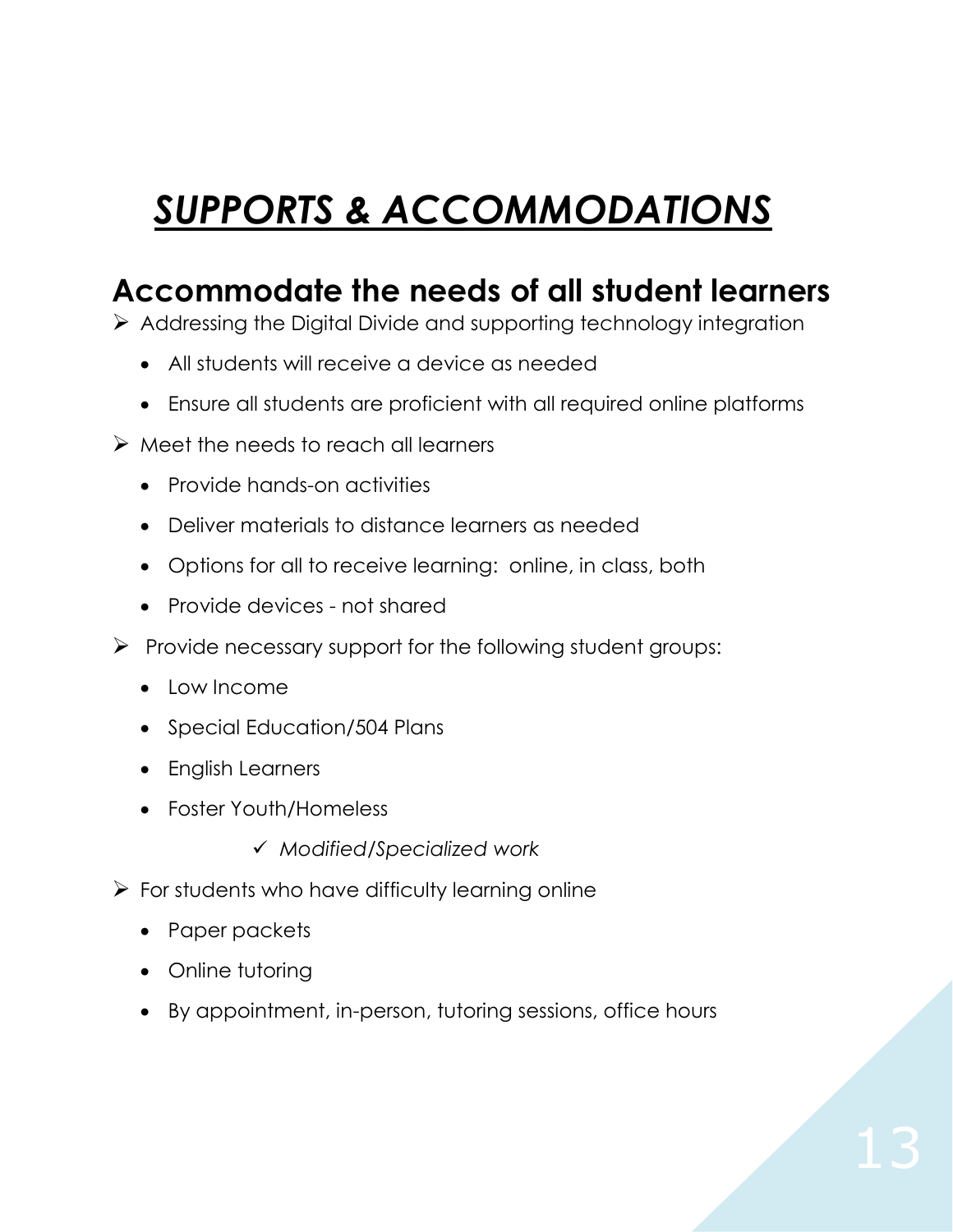## *PARENT/GUARDIAN INVOLVEMENT*

#### **Ensure effective communication with teacher**

- $\triangleright$  Phone calls
- $\triangleright$  Fmails
- $\triangleright$  Office hours
- $\triangleright$  Notes home
- $\triangleright$  Weekly newsletter-paper copy, posted online
- $\triangleright$  Surveys
- $\triangleright$  Grade level meetings
- > Parent-teacher conferences
- $\triangleright$  Site Facebook pages
- $\triangleright$  Parent link messages
- $\triangleright$  District Website
- $\triangleright$  Donuts with Dear Ones
- $\triangleright$  Zoom
- $\triangleright$  Remind App
- Class Dojo
- Google meets/hangout
- $\triangleright$  Small group events and virtual events

#### **Provide effective instruction to parents on how to use the chosen platform**

 $\triangleright$  Parent night training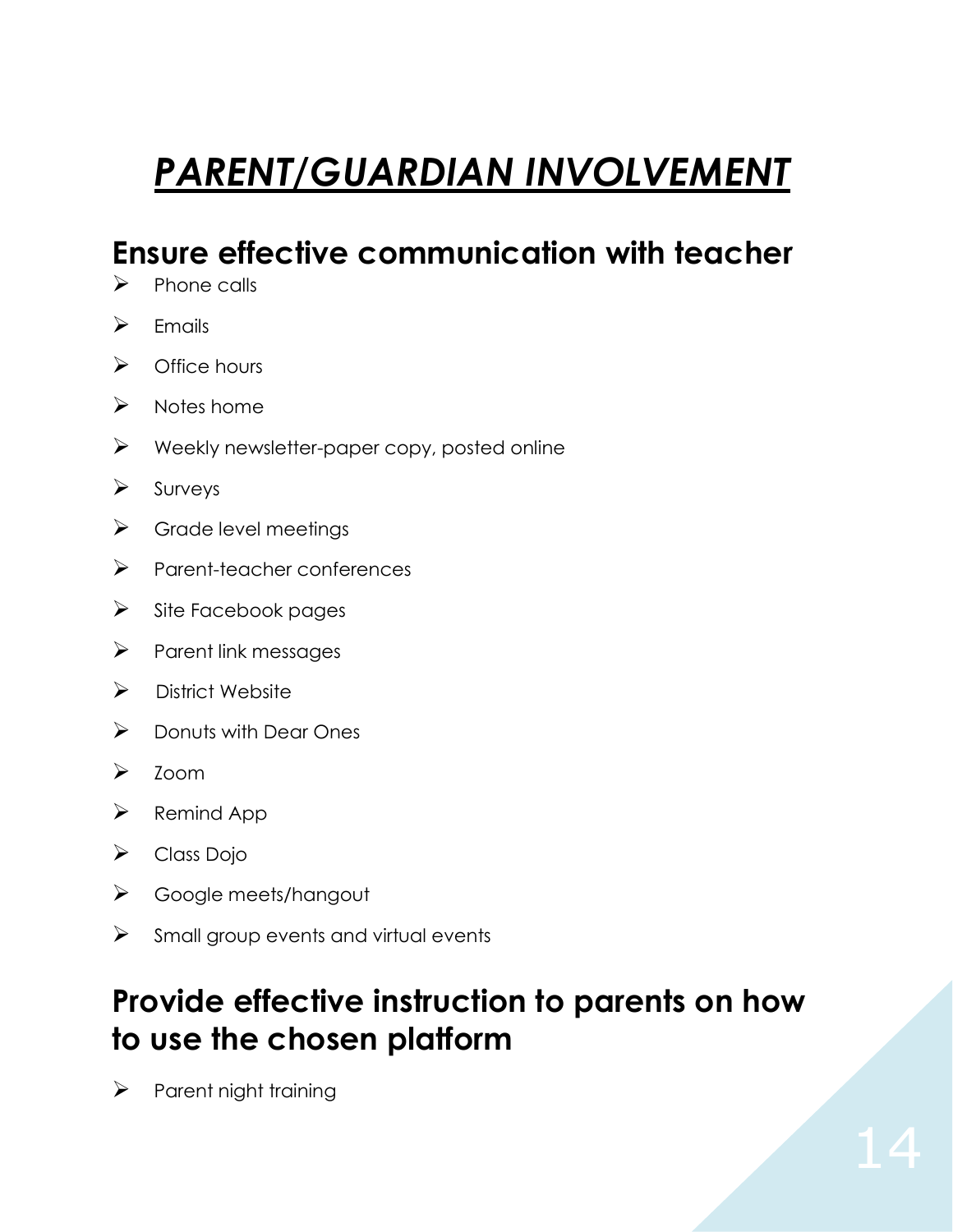- $\triangleright$  Online videos
- $\triangleright$  Zoom sessions

## *SAFE & HEALTHY ENVIRONMENTS*

#### **Information and Education**

- $\triangleright$  Build a knowledge base and solid foundation for staff, students and parents regarding infectious diseases (emphasis on Covid-19)
	- Staff training from county nurse
	- Posters regarding health & safety guidelines displayed in each classroom
	- Informational flyers sent home to parents
	- Direct teachings infectious disease prevention lessons
	- Rules will be reviewed and modeled at the beginning of the year, after winterbreak and spring break and when sites feel necessary
	- Internet and online safety classes taken from commmonsensemedia.org will be provided for students and parents: digital citizenship, prevention of cyberbullying, teasing, and other relevant topics

#### **Practices and Procedures**

- Build and continue to model safety routines for staff and students
	- Adhere to distancing guidelines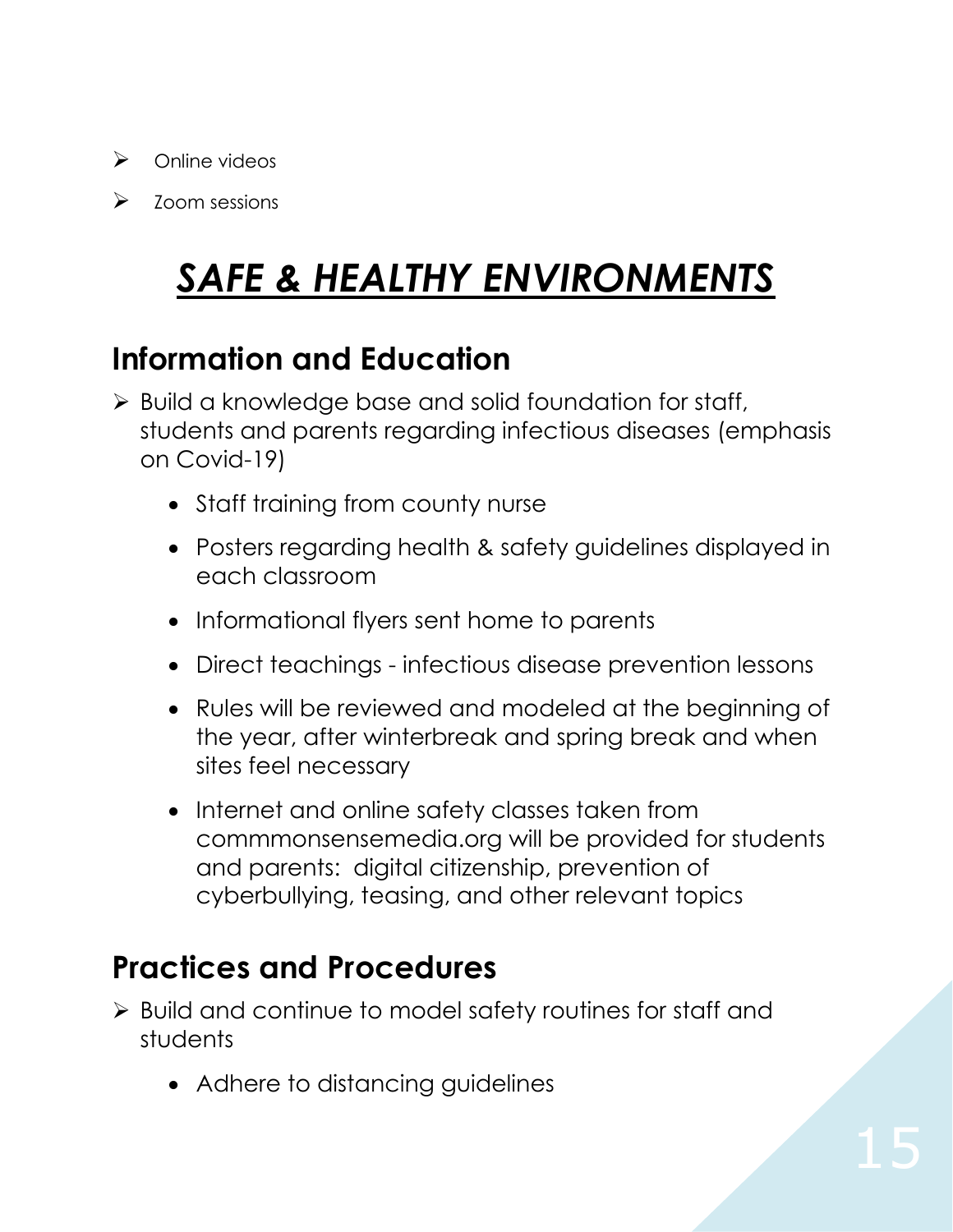- Limit activities with high proximity that can lead to student contact
- Build cleaning time into schedules between groups of students for classrooms, bathrooms and any other common areas
- School-wide rules posters in every room
- Limit personal items that are allowed to be brought on campus
- Provide cleaning protocols for all technology-devices to be cleaned before going home and upon coming back

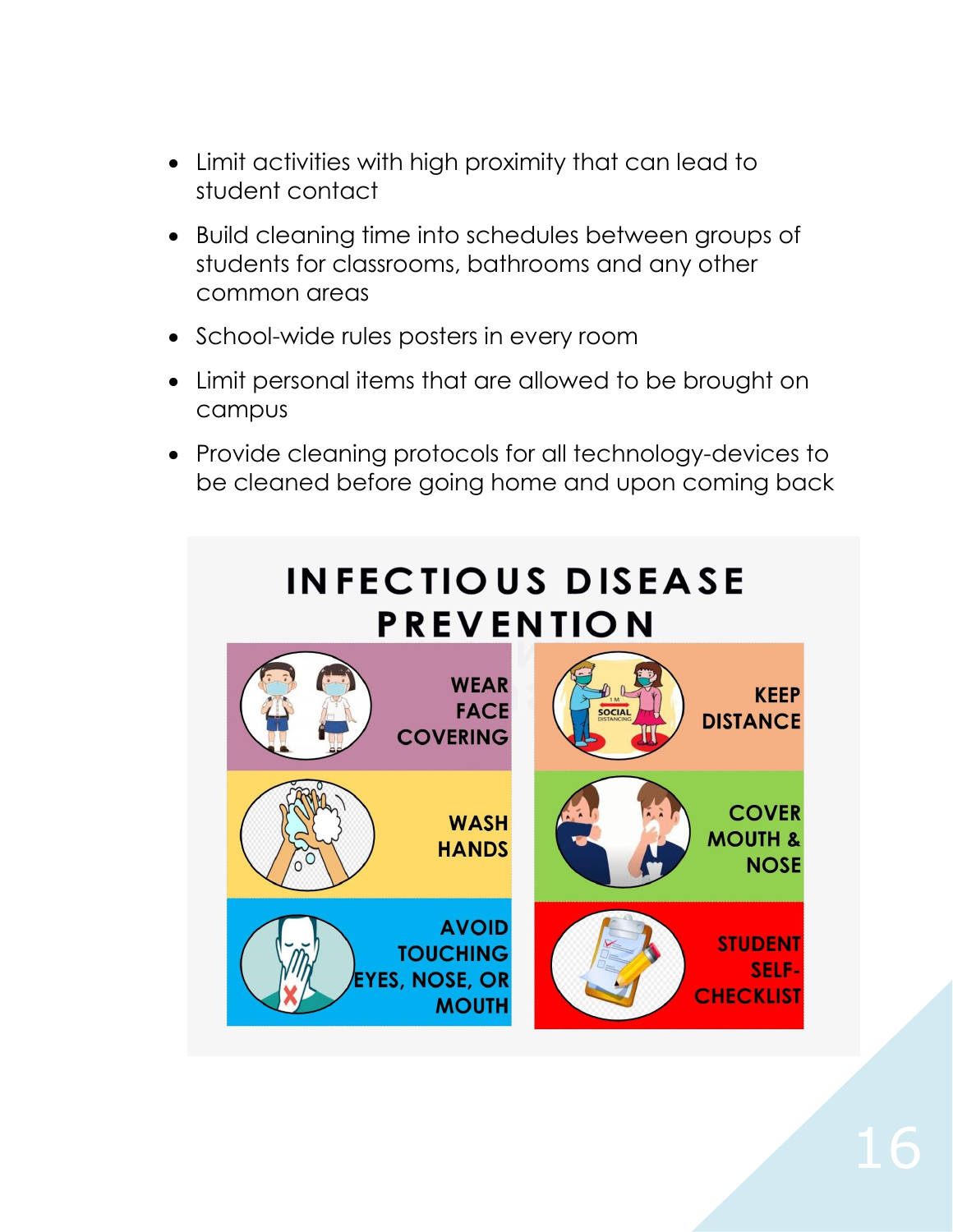## **INSTRUCTIONAL OPTION 3:** *FULL RE-OPEN WITH TRADITIONAL MODEL*

- *All students return following health department guidelines*
- *Classroom instruction 5 days a week at your school site*
- *Full day structured learning with traditional schedule*
- *School based and extra-curricular activities resume*

### *BALANCED APPROACH TO TEACHING, LEARNING & ASSESSING*

- $\triangleright$  School-wide focus on rules and procedures for all school settings (classroom, library, playground, cafeteria, bathroom, etc.) are taught, modeled, and practiced
- Ensure all staff and students have a unified and clear understanding of health education regarding the spread of infectious disease and how to lower risks of infection
	- Training for staff
	- Explicit lessons for students (teach, model, practice)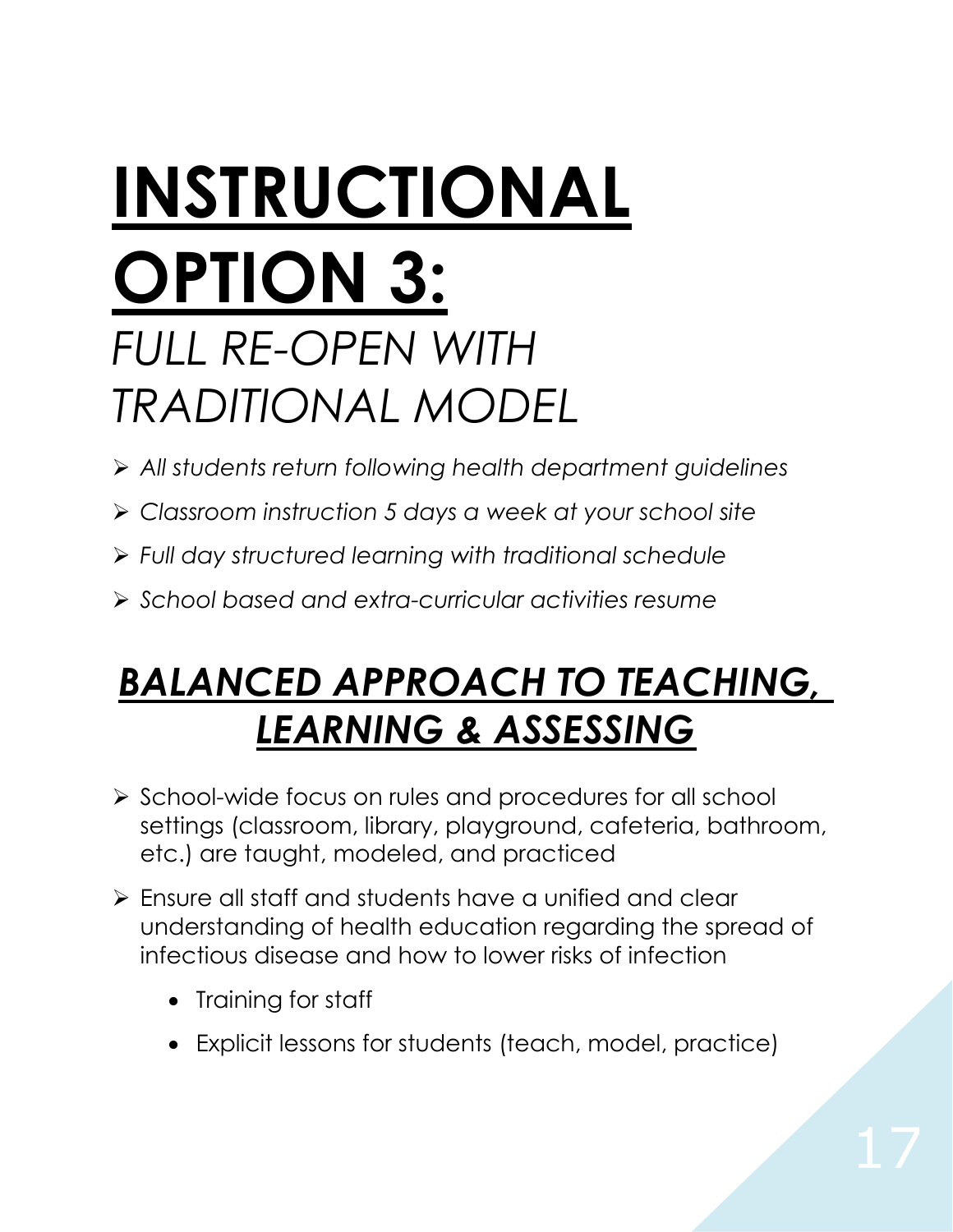- $\triangleright$  Identify essential common core standards and frameworks and needs assessment to focus learning
- Previous semester content and learning targets/content will be taught and emphasized during the first few months of the next year
- Diagnostic assessment or teacher recommendation will determine RTI programs
- Ensure high-quality teaching & rigorous learning experiences through essential standards and formative assessments
- Continue to implement the knowledge and instructional strategies gained from previous professional development such as:
	- Project Voice
	- Utilizing Interim Assessment Blocks/Interim Comprehensive Assessment to inform teaching and assess student learning
	- Curriculum specific professional development (i.e. Amplify)
- $\triangleright$  Training for instructional staff, students and parents/guardians focusing on online platforms. Examples of online platforms may include:
	- Google for Education which includes Google Classroom, Google meets and other online programs
	- You Tube
	- Seesaw
	- $\bullet$  700 $m$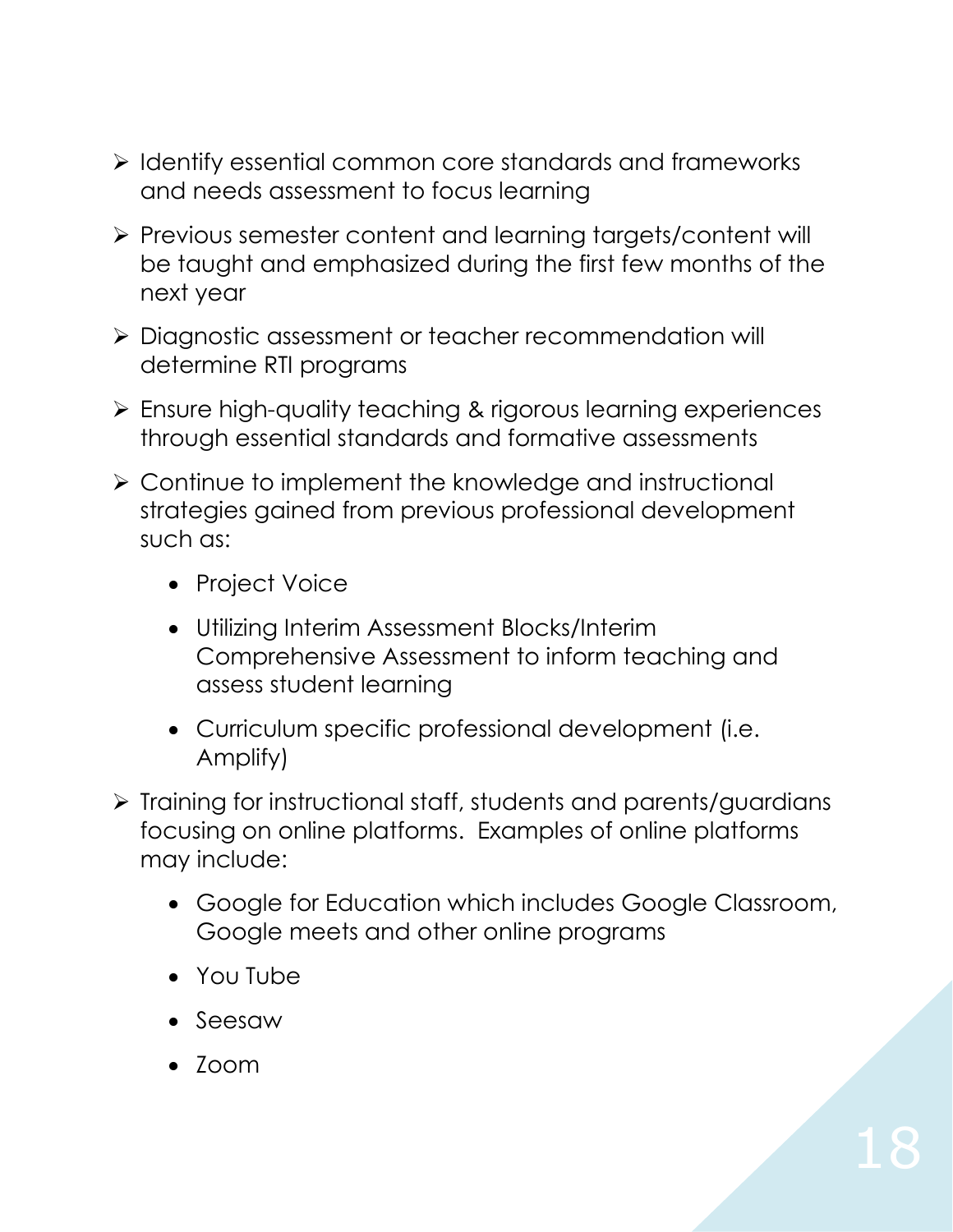- Synergy Parent/Student Vue
- Utilize state and district resources to address informal and formal assessment of students' progress and performance. Assessments including but not limited to:
	- Assessment resources from California Assessment for Student Performance and Progress (CAASPP) system (Interim Assessment Blocks, Interim Comprehensive Assessments)
	- $\bullet$  FIPAC
	- $\bullet$  IXL
	- Curriculum based and standards aligned assessment resources
- Support access, engagement, and achievement of students and support the development of independent learners
	- Ensure all students have access to a device, internet access, textbooks, and other materials required to access curriculum
	- Ensure students have frequent, consistent, and effective access to instructional staff (virtual and/or directly) to support learning and acquisition of skills
	- To be better prepared in the event of another school closure, students will be proficient in the skills necessary to independently complete assignments in the home setting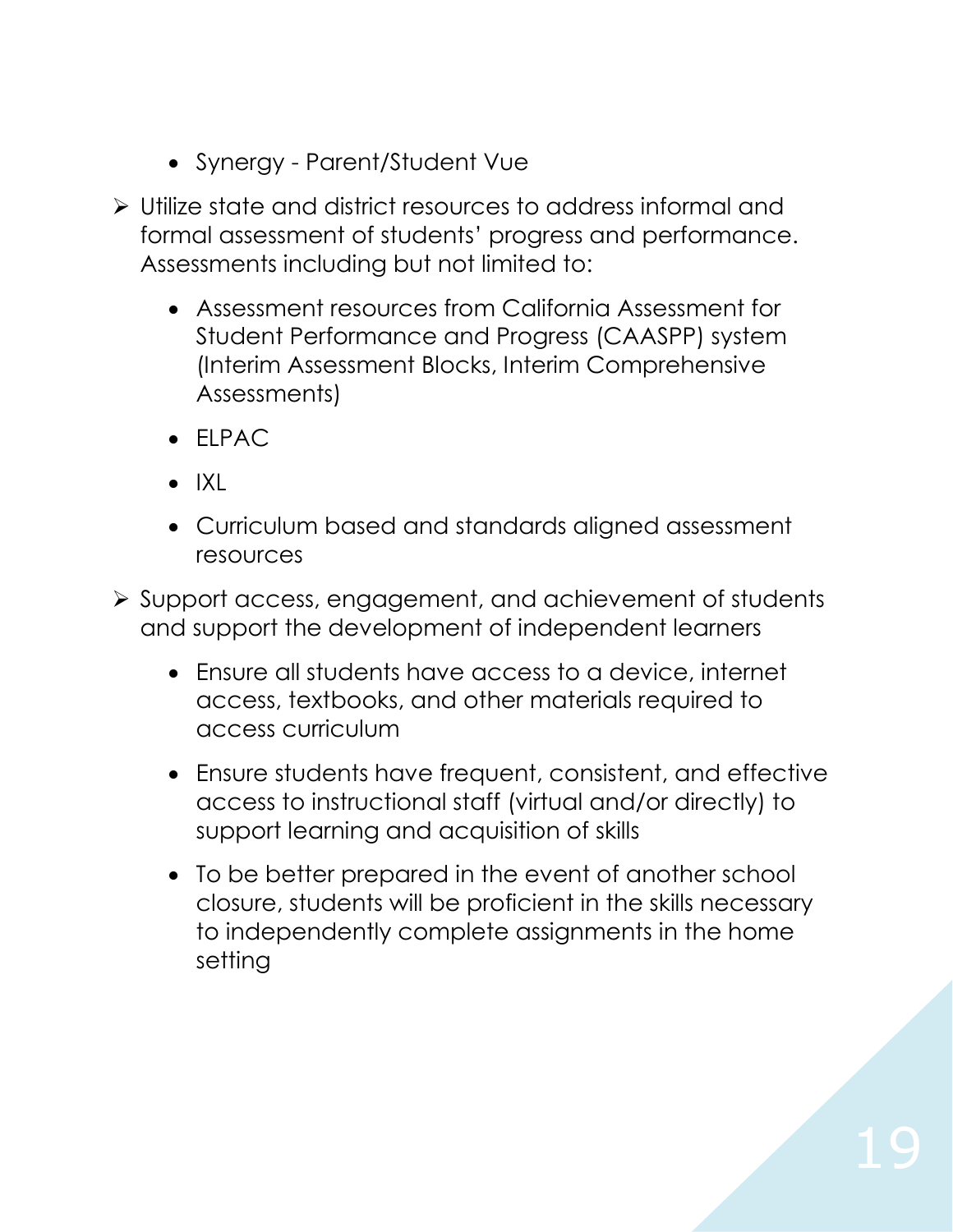## *SOCIAL EMOTIONAL LEARNING (SEL)*

- Peacebuilders program Grades TK 8
	- Classroom lessons
	- School-wide assemblies
	- Praise Notes/Peace Referrals
	- Possible training for new staff and refresher training for returning staff
- ▶ Safe School Ambassadors Program Grades TK 12
	- Continue to expand the program with training new ambassadors and staff
	- Continue family meetings
- ▶ Student Success Groups (Grades TK 8) including but not limited to the following:
	- Why Try?
	- #Rise Up
	- Beehive Group
	- Community Building/Social Skills
	- Restorative Justice
- $\triangleright$  Suite 360 Lessons with support from Student Behavior Alternative Discipline Specialist and paraprofessionals
- Multi-tier and multi-domain support from counseling department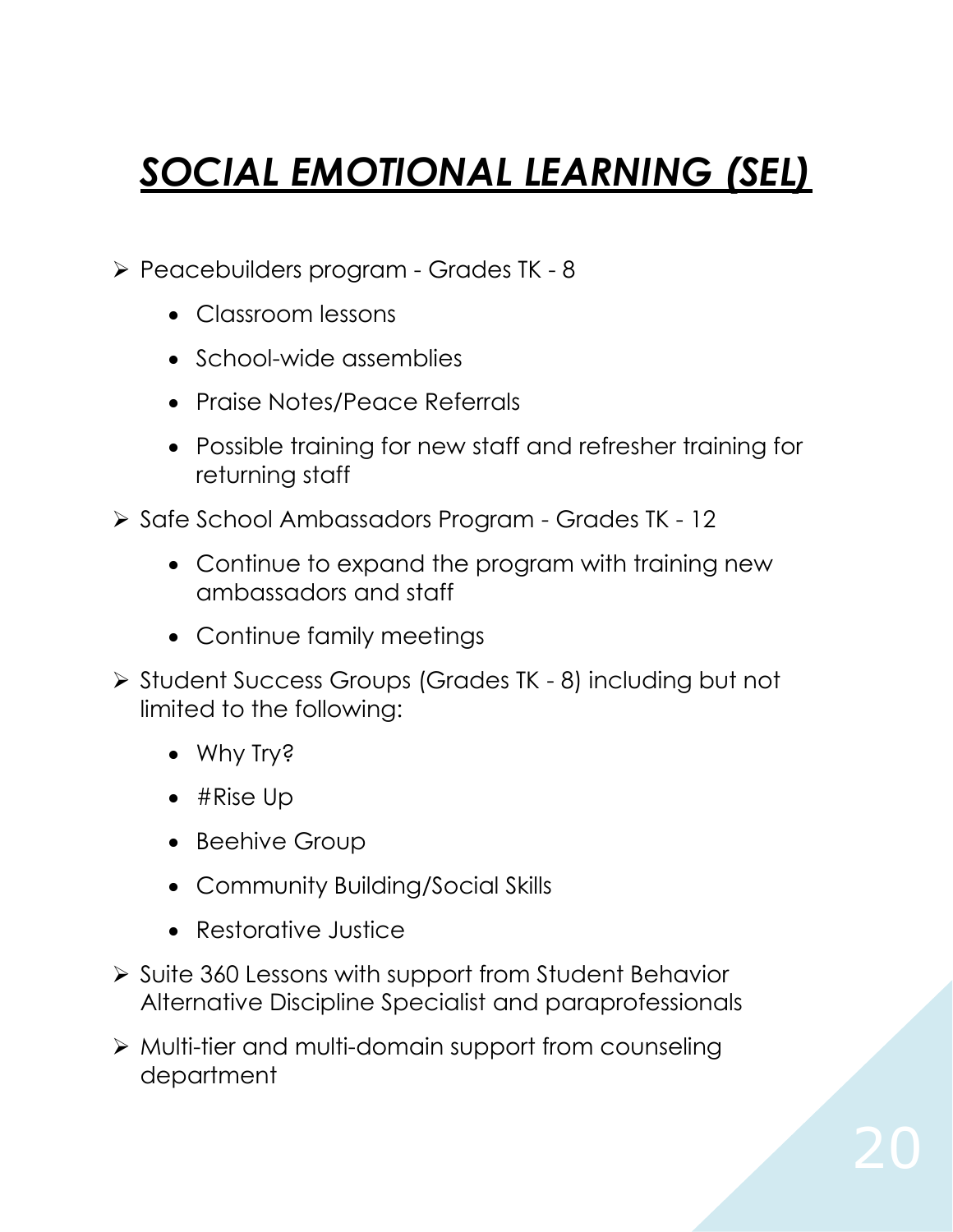- $\triangleright$  Prioritize SEL to provide mental health support as students reenter the school setting
- $\triangleright$  Teachers and administration will support in all above areas
- Referrals to outside agencies as needed (HIS,ICBHS,CHAT)
- $\triangleright$  Include stress management and mindfulness practices in daily classroom routines
- Continue to implement trauma informed practices
	- Refresher training for staff
- Check-Ins with Student Behavior Alternative Discipline Specialist and Outreach Consultant

## *SUPPORTS AND ACCOMMODATIONS*

- Collaboration and alignment across content areas, curriculum, and instruction
	- Assess, prioritize, and accommodate students and the new needs that may arise educationally
- Accommodate and support academics for learners at high risk (remote learning option/independent study)
- $\triangleright$  Teachers will be aware that students may need extra time to adjust to the traditional school model and will monitor their social-emotional well-being to adapt instruction as needed
- $\triangleright$  Addressing the Digital Divide and supporting technology integration
	- All students will receive a device as needed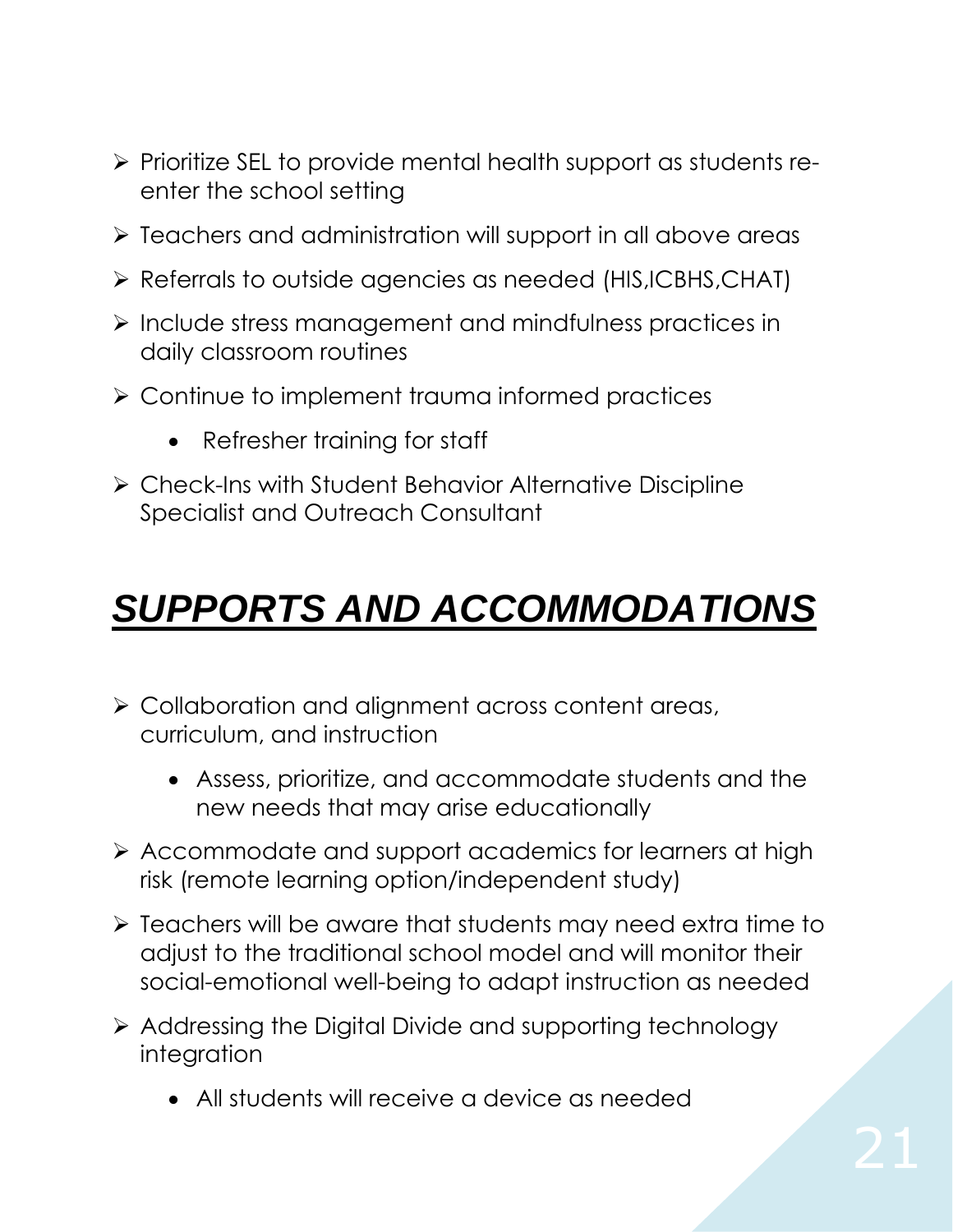- Ensure all students are proficient with all required online platforms
- $\triangleright$  Provide necessary support for the following student groups:
	- Low-Income Families
	- Special Education/504 plans
	- English Learners
	- Foster Youth/Homeless Students
- Master schedules will reflect allotted time to address public health guidelines and SEL

## *PARENTAL/GUARDIAN INVOLVEMENT*

- $\triangleright$  Trainings offered for online platforms
- $\triangleright$  Parent/guardian communication
	- District Website
	- Synergy ParentVue for grades 6-12
	- Phone calls
	- $\bullet$  Fmail
	- Social media
	- Remind
	- Office hours
	- Class Dojo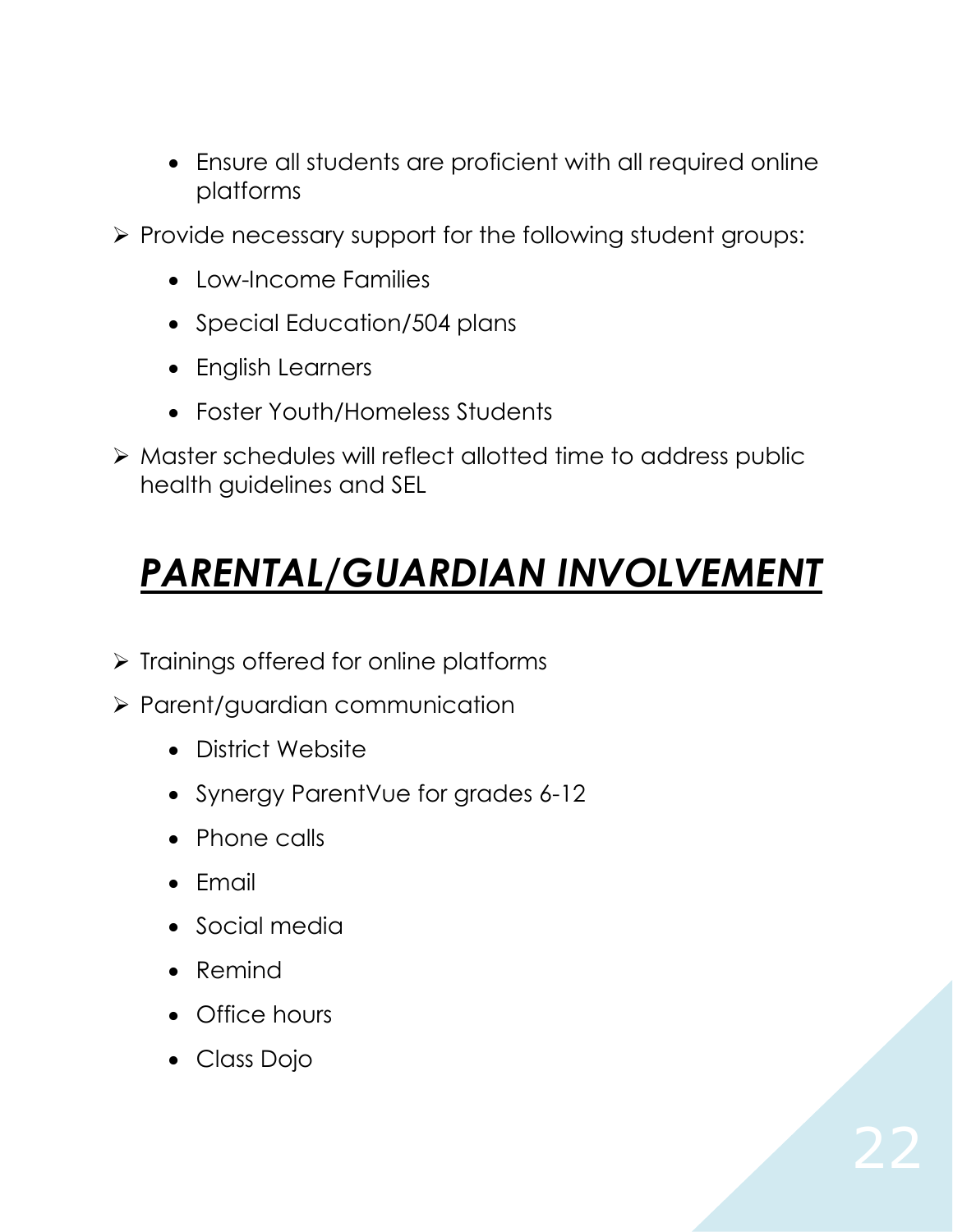## *SAFE & HEALTHY ENVIRONMENTS*

#### **Information and Education**

- $\triangleright$  Build a knowledge base and solid foundation for staff, students and parents regarding infectious diseases (emphasis on Covid-19)
	- Staff training from county nurse
	- Posters regarding health & safety guidelines displayed in each classroom
	- Informational flyers sent home to parents
	- Direct teachings infectious disease prevention lessons
	- Rules will be reviewed and modeled at the beginning of the year, after winter break and spring break and when sites feel necessary
	- Internet and online safety classes taken from commmonsensemedia.org will be provided for students and parents: digital citizenship, prevention of cyberbullying, teasing, and other relevant topics

#### **Practices and Procedures**

- Build and continue to model safety routines for staff and students
	- Adhere to distancing guidelines
	- Limit activities with high proximity that can lead to student contact